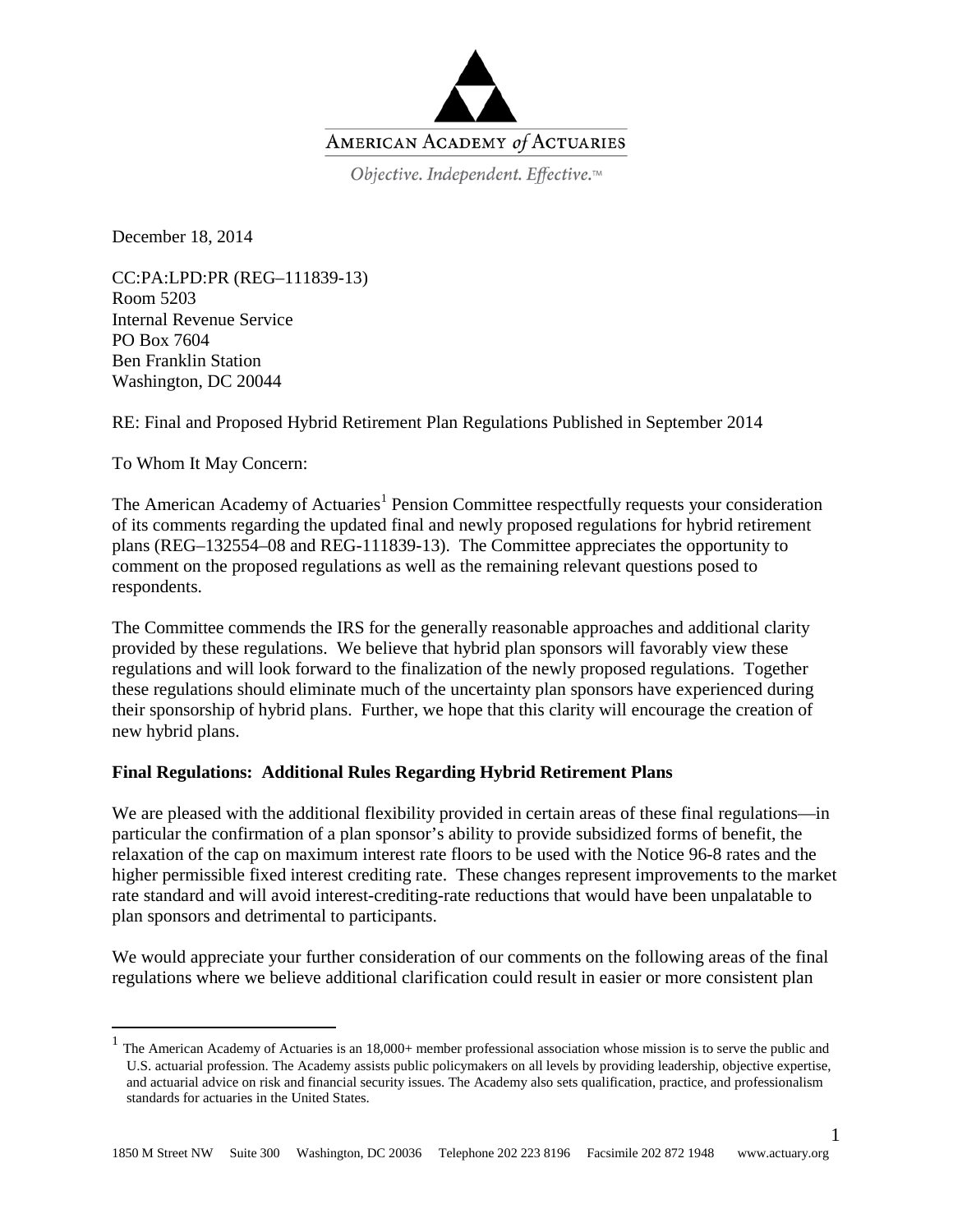administration and, in some cases, afford sponsors the opportunity to design plans that would be desirable both to the employees who benefit from them and the companies that sponsor them.

## *Lack of Availability of Indices for Use in Interest Crediting*

The Committee appreciates that the IRS reserves the right to add additional interest crediting rates through the use of the Internal Revenue Bulletin. We believe that the IRS should use this authority to permit a plan to use a published broad index or a combination of such indices. Acknowledging that there are a wide variety of published indices not all of which will satisfy the broadly diversified / volatility criteria, it would seem reasonable that the allowable indices could be limited in the same way that a regulated investment company ("RIC") selection is limited.

This additional flexibility would permit a sponsor to select a well-established index such as the S&P 500 Index, Dow Jones Industrial Average or Barclay's Aggregate Bond Index. While the majority of these indices are tracked by Exchange Traded Funds and/or Indexed Mutual Funds that attempt to mimic their returns, selecting such an RIC subjects participants to an unnecessary risk of the administrator of those funds making administrative errors or failing to adhere to the mandate to track the index. If the IRS would provide a list of acceptable indices—which might include, for example, RICs tracking indices that would satisfy the volatility / diversification rules—sponsors could provide the desired index-linked returns without exposure to manager and other risks by referencing the return on that index and specifying the source of those returns (e.g., the Wall Street Journal, Bloomberg, or other generally accepted source) to avoid any ambiguity as to the appropriate credit.

# *Specification of Some Combination of Investment-based Rate of Return with Annual Floor Satisfying the Market Rate of Return Rules*

Regulations Section  $1.411(b)(5)-1(d)(1)(viii)(B)$  permits the Commissioner to provide for additional interest crediting rates that are combinations of rates, including an annual minimum in conjunction with the "Other Rates of Return" in  $$1.411(b)(5)-1(d)(5)$ . While we agree that it would be impractical for the IRS to opine on an infinite number of different combinations of fixed returns and RICs, we believe many plan sponsors would find it highly appealing to offer a plan design that could provide for a somewhat reduced investment return upside in exchange for a more stable downside. Thus, while providing a limitless combination of rates is arguably infeasible, we would nonetheless encourage the IRS to consider addressing a combination of annual minimums with some well-known RICs such as an S&P 500 Index Fund.

A design that provides somewhat reduced upside investment returns in exchange for downside protection would have a significant appeal to participants, especially those older participants nearing retirement. For instance, an annual floor could be combined with either a percentage of the investment returns or an annual maximum interest crediting rate. Because of the inability to diversify or be provided with an annual floor, a near-retirement participant would likely experience higher volatility in an equity-linked statutory hybrid plan than a DC portfolio with self-directed investment. As a result, following a market downturn, except in the rare case that a plan offers variable annuity options, participants may feel compelled to take a lump sum in order to retain the market exposure necessary to potentially recover from the downturn. A design crediting a return as described in the table above might provide participants with a higher expected return but limited downside risk. This may promote a higher annuity take rate by participants, which provides them with critically necessary longevity protection.

Granting approval of such a design might also provide a workable solution to the questions asked in the proposed regulations for plans that currently provide an annual floor with an investment-based (or other "paragraph (d)") interest crediting rate. We will discuss that further in conjunction with our comments on the proposed regulations.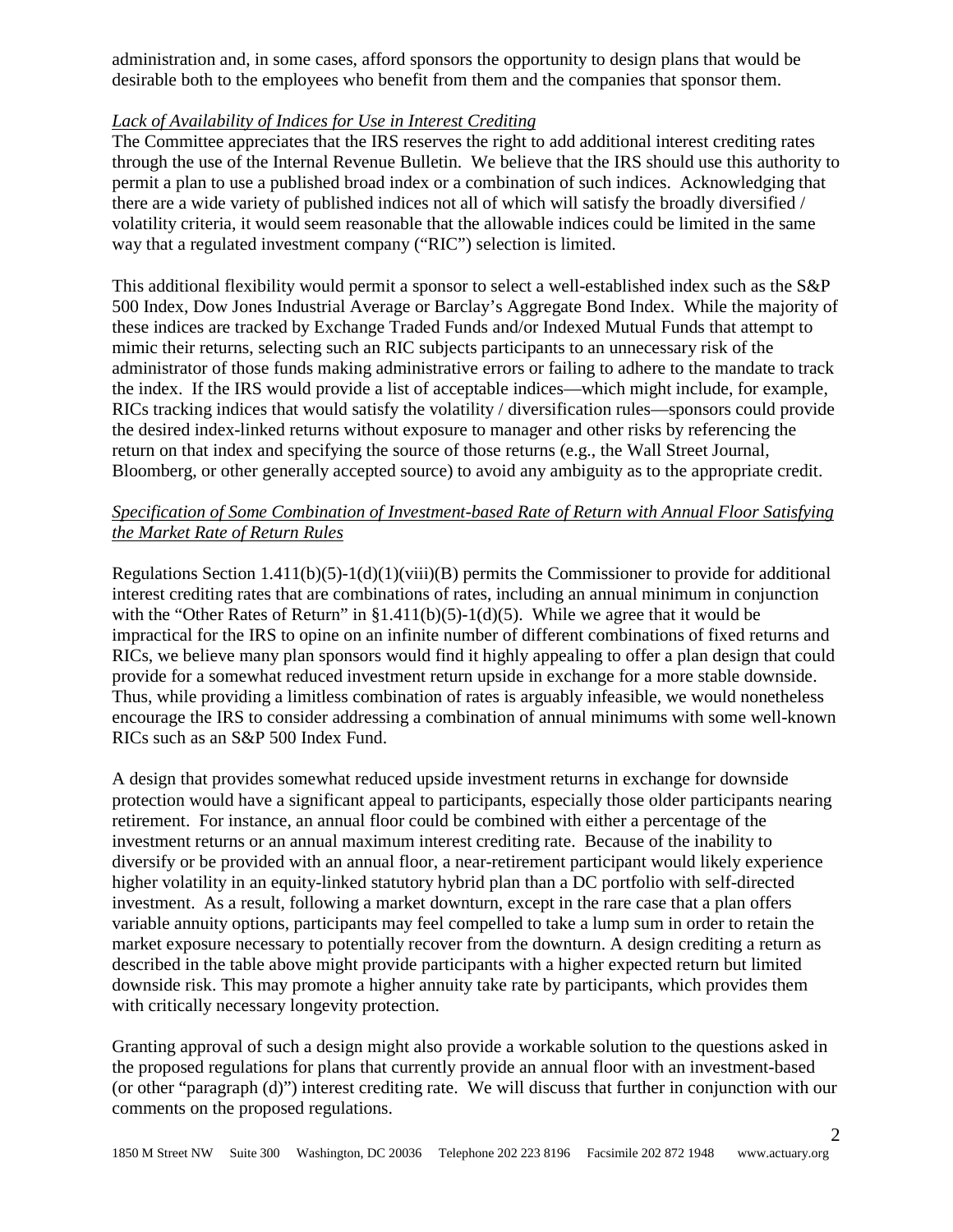In addition to addressing workable combinations of annual minimums with some well-known RICs, statutory hybrid plan sponsors and their participants would benefit from a well-defined approval process for other RIC / annual floor combinations. Sponsors seeking to provide an account balance plan that best suits the needs of their participants may very well determine that the optimal interest crediting rate might not be provided in one of the generic examples and would, therefore, need the ability to seek approval for their proposed design.

# *Requests to Introduce 'Self-Directed Investment' into Statutory Hybrid Plans*

Another possible solution to the late-career diversification problem in an equity-linked hybrid plan is to further explore possibilities associated with participant "self-direction." The Committee appreciates the challenges that the introduction of self-directed interest crediting rates into the defined benefit environment would pose to regulators, sponsors and participants. We appreciate the clear offer of likely anti-cutback relief for sponsors who already had such designs in place on the issuance date of the final regulations.

Nonetheless, the Committee believes that developing a workable solution to those challenges is in the interest of defined benefit plan participants. Allowing interest crediting based upon reasonably volatile investments—as the final regulations do—without an opportunity for participants to elect a less volatile option will pose a challenge for older participants and generally risk-averse participants of any age. The opportunity for self-direction would allow participants to reduce (or increase) the level of risk as they deem appropriate. The challenges described in the final regulations appear to be technical in nature rather than opposition in principle to allowing participants to make choices. Thus, we encourage the IRS to consider further study of this opportunity and invite legislators to consider any options that might alleviate the technical concerns.

The Committee knows that a number of plans exist that permit participant self-direction. It is likely that some investment options offered under those plans may provide returns that don't meet the market rate of return requirements of the regulations. If the IRS intends to provide additional guidance on self-directed statutory hybrid plans, we request that the effective date of these final regulations be delayed for those sponsors to avoid two redesign cycles—first to comply with these regulations and second to adapt to any changes in self-directed investment guidance.

# *Clarity on Plan Termination Rules for Plans with Interest Crediting Rates in Excess of Market Rate of Return*

As described in  $\S 1.411(b)(5)-1(e)(2)(ii)(A)$ , the interest rate used to roll forward an account balance to future annuity starting dates following a plan termination is equal to the five-year historical average of the plan's interest crediting rates. We believe it would be beneficial to receive guidance on how to incorporate historical rates that do not meet the market rate rules in the final regulations but represented a reasonable interpretation of the statute.

As an example, a plan that was providing an interest crediting rate of the greater of 5.5% and the 30 year Treasury would have been providing an interest credit of 5.5% for the past five years. If the plan were terminated, the most recent five-year average without adjustment would equal 5.5%, which is a going forward rate that would be non-compliant under the final regulations. Alternatively, the rates used in the five-year period could be adjusted to bring them into compliance with the final regulations before averaging, resulting in a going forward interest credit of 5% or 6% (depending on the compliance option chosen by the sponsor).

We understand that the view of the IRS/Treasury is that past rates should not be adjusted as long as they represent reasonable interpretations of the statute. We would appreciate formal documentation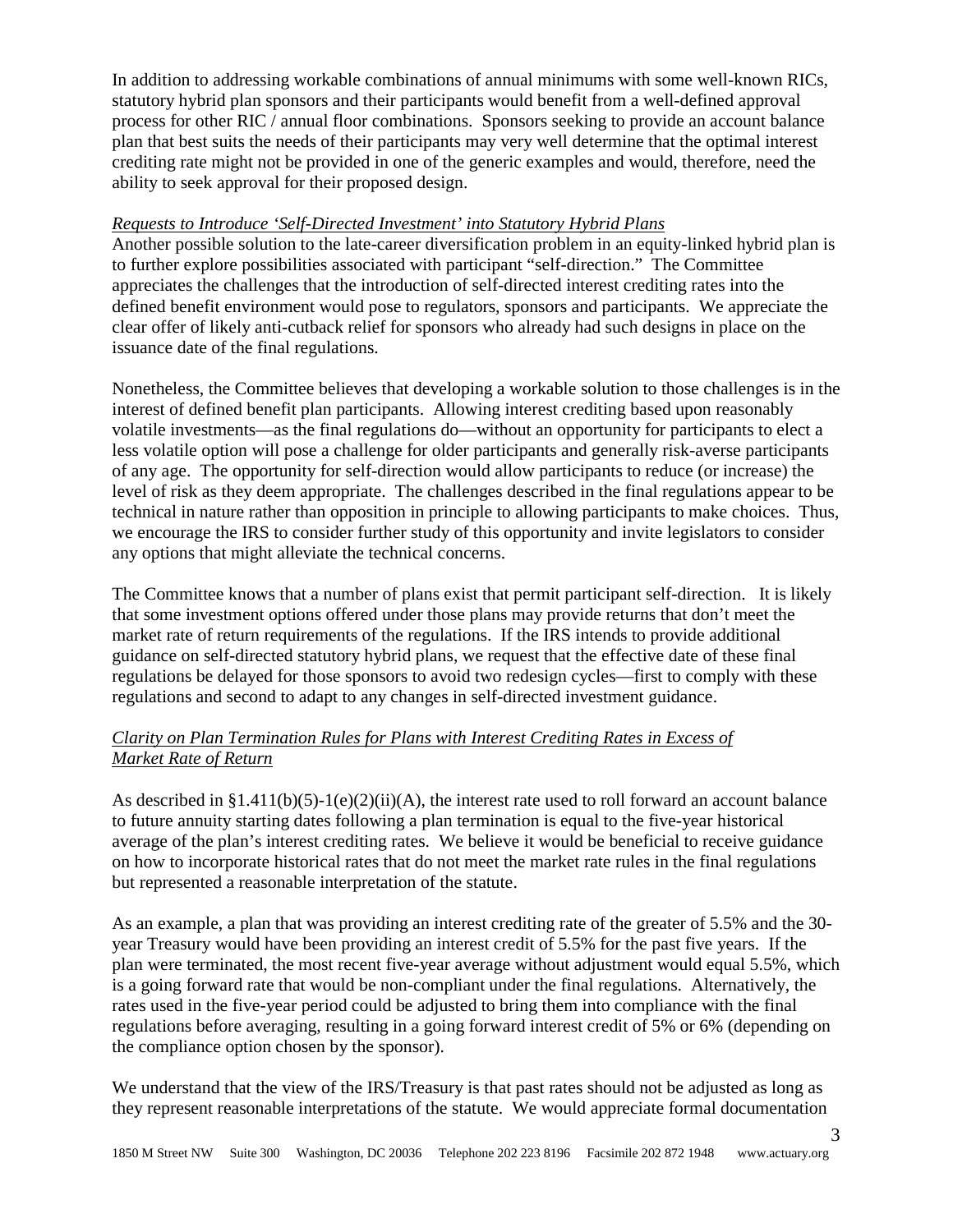of the IRS/Treasury position on this issue. Furthermore, we believe that additional guidance would be helpful for plans that provide interest credits on distributions that fall between the general interest crediting dates (e.g., a plan that provides interest credits on the last day of the year but also credits interest through the distribution date for payments made before year-end).

# *Usefulness / Complication of the Subset of Assets Method*

The IRS responded favorably to requests for additional flexibility in interest crediting rates by introducing the "subset of plan assets" method under §1.411(b)(5)-1(d)(5)(ii)(B). The complicated restrictions, in particular the requirement that the assets approximate the liability for those benefits, may compromise the provision's usefulness.

While it is not clear to us why such a restriction is necessary, at a minimum we believe additional guidance is needed to provide sponsors with comfort sufficient to implement such a design. We believe that clarification is needed regarding the consequences of having assets that fail to be approximately equal to the liabilities:

- What rules / restrictions exist for reallocating assets from another subset of assets to the one used to establish the interest crediting rate ("backing subset") such as limitations on how those assets must be allocated?
- Are plan assets required to be allocated to the backing subset first in order to achieve the approximately equal standard?
- What would happen if asset performance was such that the plan's entire asset pool was insufficient to satisfy the liability associated with the interest crediting rate? Would the plan then be permitted to elect to move to interest crediting based on the full value of assets or, if a sponsor wanted to continue to use the subset of assets method, would the plan have relief from the requirement to have assets approximately equal liabilities during the period the plan's entire assets were below the applicable liabilities?
- What timeframe following a substantial asset decline would be permitted before the assets were replenished if the sponsor wished to continue to use the subset of assets method?

How would the minimum funding rules treat these plans' obligations? Suppose the subset of plan assets was invested in an S&P 500 RIC. Would the actuary be required to project the balances forward at an expected return and then discount back at the appropriate segment rates / yield curve rate? Or, alternatively, would the actuary be able to assume the funding target equals the current account balance (modified, as appropriate, to reflect the value of embedded options such as the preservation of capital minimum or other minimum interest crediting rate), as the only source for higher balances would be higher achieved asset returns?

# *Approval Process for 'Comparable' RICs*

Plan sponsors who have elected to use a RIC-based interest crediting rate that subsequently ceases to exist are required to select a RIC that has reasonably similar characteristics under  $\S1.411(b)(5)$ - $1(e)(3)(v)$ . In some cases, a given RIC may be well defined by referencing an index or broad class of assets. For those situations, a plan sponsor will likely find it easy to select an alternate RIC to succeed as the basis for the interest crediting rate. However, in other cases, the RIC may be an actively managed fund that is not easily replicated. In those circumstances, plan sponsors will need additional guidance, safe harbors or an approval process from the IRS for the change in the basis – especially given the lack of detailed guidance on the factors to consider in determining comparability.

Furthermore, we believe that the regulations should permit changes to RICs in situations other than when a RIC ceases to exist. An investment-based return credited to an account balance should, in theory, be able to be managed by the plan sponsor in the same way as a defined contribution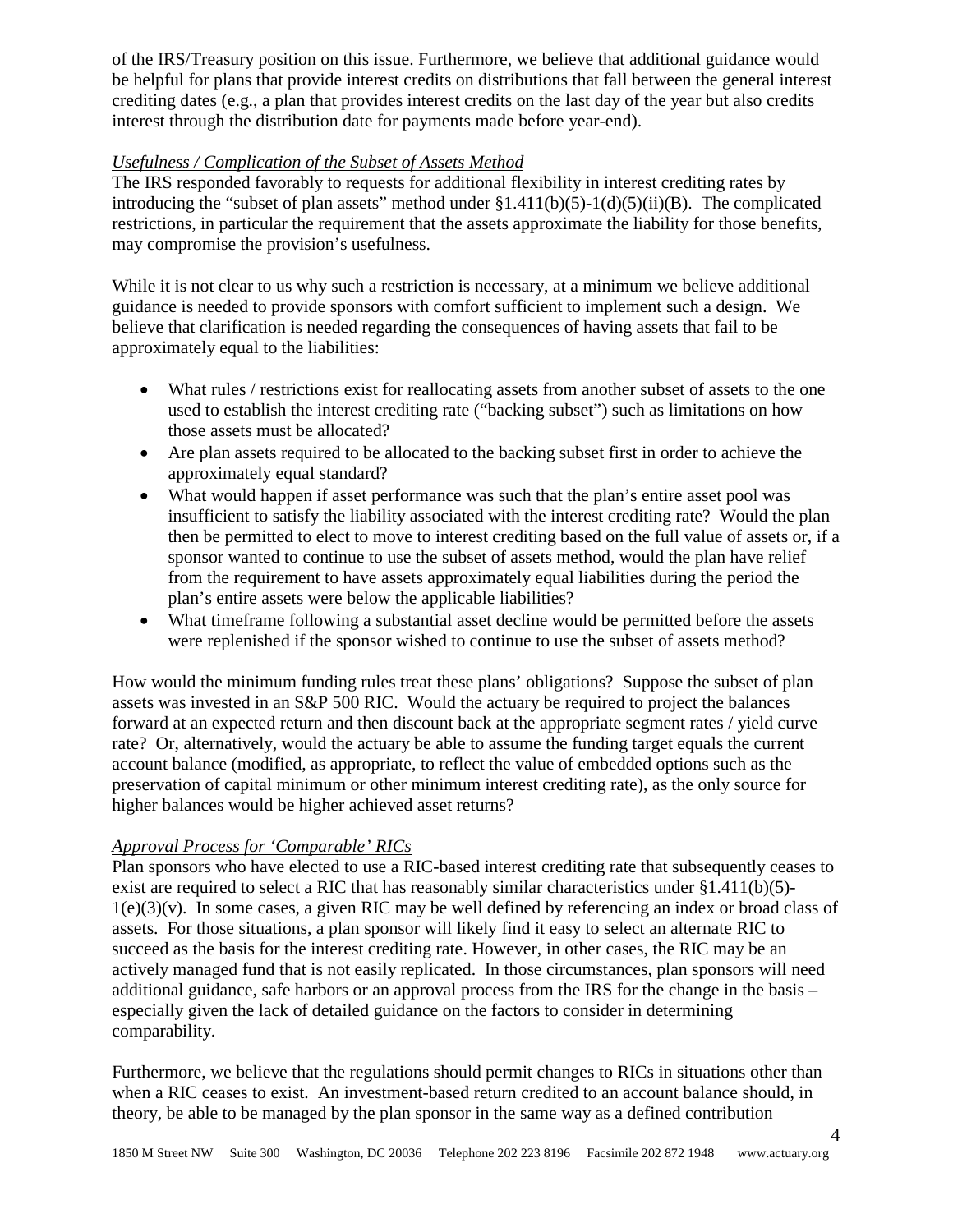allocation option. As such, a sponsor may reasonably conclude that an existing RIC is no longer the most appropriate basis for an interest crediting rate for a variety of reasons including manager performance, style drift, or other common investment manager evaluation criteria.

In situations where the sponsor is choosing to change the nature of the RIC for reasons other than performance or style drift, we believe that §411(d)(6) protection of the old basis under current rules is appropriate. There may be other situations (such as consistent performance issues relative to peers or benchmarks) where a change should be made in the interest of participants, but  $\frac{8411}{d}(6)$ protection would serve as a barrier to making such a change: it would present a one-sided risk to the sponsor and create the substantial administrative burden of maintaining two accounts. We believe that the regulations should provide for a change with anti-cutback relief in such situations. At a minimum, there should be a process by which the sponsor can request approval for a change without providing cutback protection. Such an approach would be in the best interest of participants.

## *Lack of Clarity on Fixed Conversion Factors*

Under the final regulations in §1.411(a)(13)-1(d)(3)(i), a plan is not considered to have a lump sumbased formula ("LSBF") unless the accrued benefit determined under the LSBF is actuarially equivalent to either the normal retirement benefit or the immediately commencing benefit, using reasonable assumptions. We believe that this definition is preferable to that previously provided as it enables a LSBF design to provide for early retirement subsidies where such an approach would have previously been difficult.

Notwithstanding the positive change, we want to point out that this definition could be problematic for plans using the reasonable and not uncommon approach of applying a fixed factor to convert from the account balance to an annuity. While such a fixed factor might meet the actuarial equivalence criteria currently, there would clearly be a risk that as economic and mortality circumstances change, the factor would no longer meet this criteria. A design involving an account balance and a fixed conversion is simple and easy for participants to understand. If enabling such design for the future (and avoiding changes to existing plans with such provisions) is of interest, some type of "evaluate and forget" approach would be needed to allow for a fixed factor that is deemed actuarially equivalent at the date of implementation and appropriately adjusted from time to time to remain current. Alternatively, regulations could grant explicit permission for periodic updating for fixed factors— perhaps with a specified update period (with anti-cutback relief) to the extent the prior conversion factors no longer meet the actuarial equivalence criteria.

Above all, we believe that clarity is needed as to what a reasonable set of actuarial assumptions might be and whether reasonableness would be evaluated on an ongoing basis with respect to assumptions such as interest rates that exhibit significant variability. Given that many plan sponsors designed plans with fixed factors intending to have them operate as LSBFs, we suggest that the IRS provide a one-time opportunity for plan sponsors to eliminate the fixed factor with anti-cutback relief.

## **Proposed Regulations: Transitional Amendments to Satisfy the Market Rate of Return Rules for Hybrid Retirement Plans**

#### **Responses to Specific Questions**

In the proposed regulations, four specific questions were asked related to a plan that uses a composite interest rate that is an investment-based rate of return with an impermissible annual minimum rate.

*1. Should the required amendment eliminate the minimum rate (and eliminate any reduction to the investment-based rate of return), so that the required rate after amendment is the unreduced investment-based rate of return?*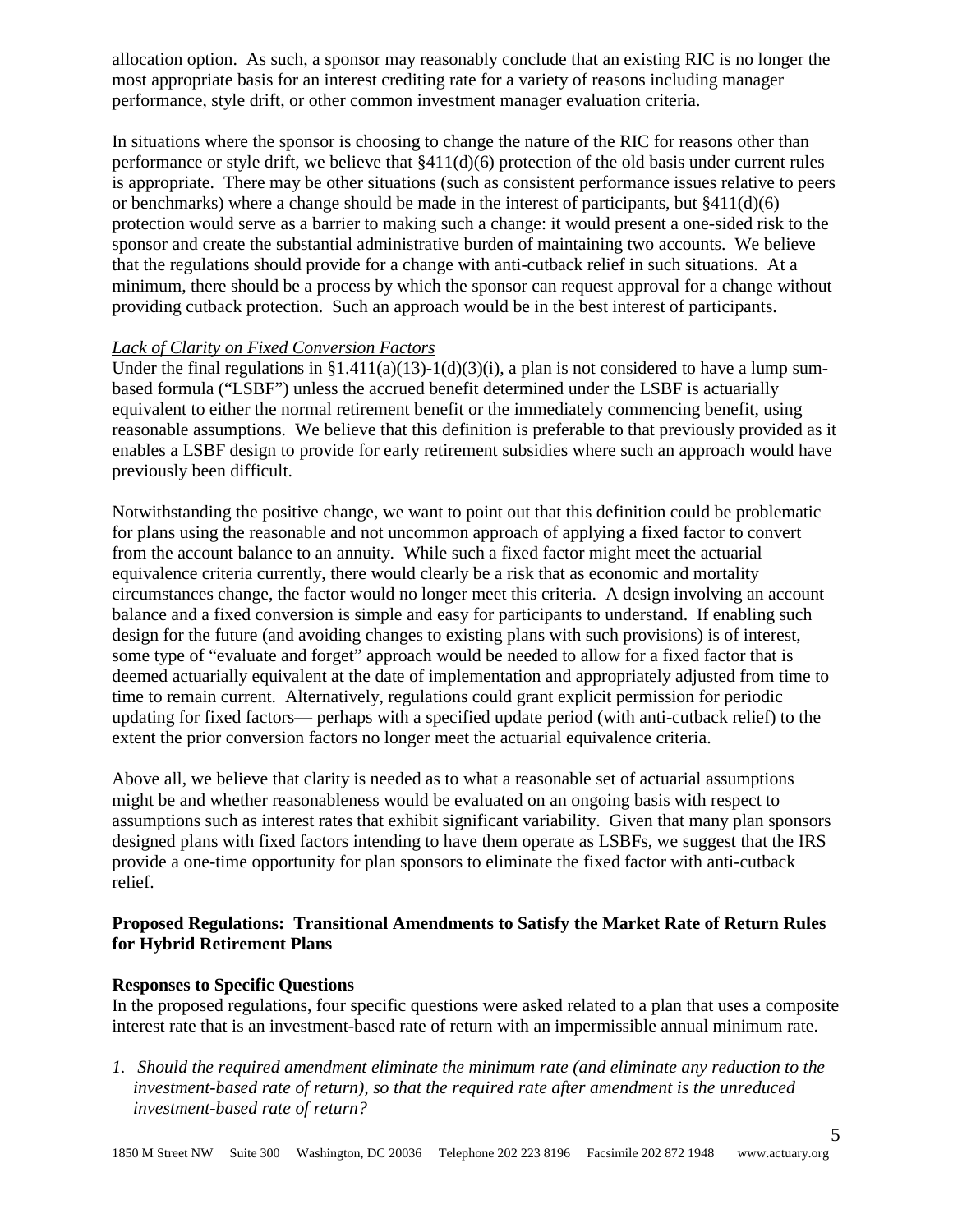We believe that sponsors should be given a choice with respect to the remedy for modifying rates to bring them into compliance with the final regulations. Eliminating the fixed minimum rate and eliminating the percentage reduction is one possible remedy that should be permitted, but we do not believe it should be the only option.

2. *Should the required amendment change the interest crediting rate to another permitted rate that is less volatile than the unreduced investment-based rate (such as a rate described in §1.411(b)(5)-1(d)(3)) with a fixed minimum rate of 4 percent per year?*

Again, we believe this should be one of the choices made available to plan sponsors in complying with the newly issued regulations.

3. *Should the required amendment depend upon the level of the minimum rate and the extent of any reduction to the investment-based rate of return?*

We acknowledge the challenge of setting a rule with the infinite combinations of minimum rates and reductions that are possible. As discussed above in our response to the first question, we do believe that choice should be made available to sponsors, but also that effort should be made to limit the amount of benefit reduction in the case of these combination rates that likely will require variations depending upon the current level of minimum rates and reductions.

4. *Should the plan sponsor have a choice among alternative required amendments to bring the plan into compliance?*

Yes. We think that, given that plans of this nature already in existence were largely designed without clear guidance as to what would be permitted, allowing for selection among a limited set of alternative remedies would be fair.

#### **Other Comments**

In the interest of simplicity and flexibility, we believe that applying a condition of "not more than the third segment rate" should be an acceptable way of remedying any of the above violations for market-based returns combined with annual floors.

The proposed regulations clearly state that to remedy a plan that is using the greatest of two or more variable bond-based rates the plan must be amended to use the lesser of that combination rate and the third segment rate. We further suggest an expansion of this rule to apply to a plan that is currently crediting the lesser of two impermissibly high rates of return.

Furthermore, as we suggested with respect to the final regulations, we believe that allowing interest crediting rates that combine annual floors with reductions / ceilings applied to well-known, investment-based RICs could provide a useful plan design and permit the use of an interest credit that is not expected to exceed a market rate of return. We recommend that the final version of the proposed regulations include some approved combinations and a process for approval of other combinations.

Many plans that are currently not in compliance could be offered a choice between the two alternatives described in our answers to the specific IRS questions and a third alternative to adopt the approved RIC percentage for the most comparable approved RIC and the nearest annual minimum floor. For example, a plan that uses a RIC based on a broad U.S. stock market index that is currently providing an annual floor of 0% could elect to:

• Eliminate the annual floor of 0%,